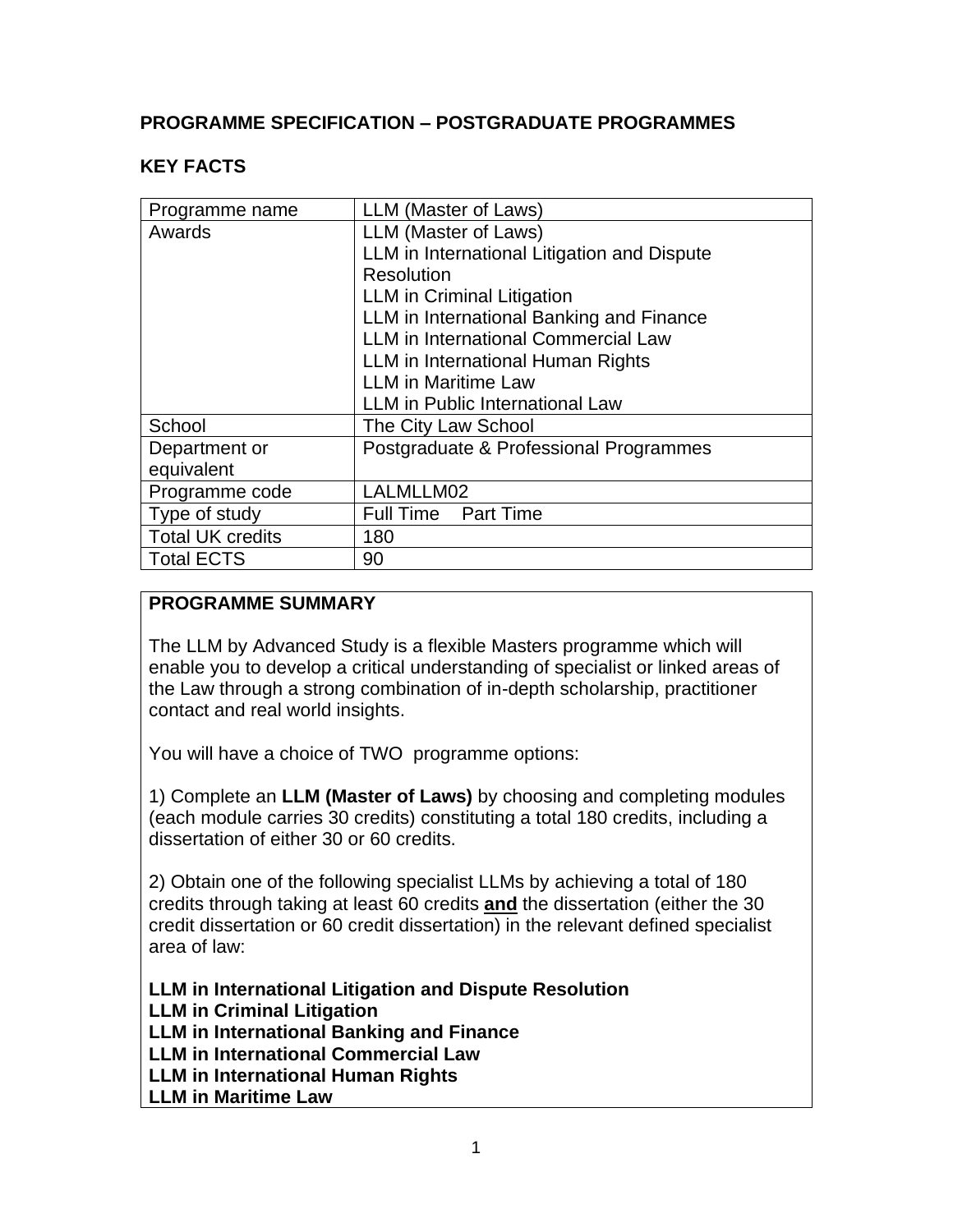## **LLM in Public International Law**

The programme can be completed on a full-time basis over one year or parttime over two to four years.

The aims of the LLM programme are:

- to equip you with a sophisticated knowledge of certain key areas of law;

- to enhance your professional and specialist legal skills

- to provide an opportunity for critical reflection on aspects of the law and/or on legal practice;

- to aid you to make an informed choice about the desirability of pursuing doctoral research either in this country or abroad;

- to permit you to demonstrate self-reliance and innovative thought through the submission of a substantial dissertation;

- to provide an interdisciplinary approach where relevant.

There is also much emphasis on the professional aspects of the law. There is equal emphasis on the intellectual rigours of a strong research-led and research-based Master programme.

The programme provides for a THREE possible exit points: Postgraduate Certificate in Law – if you successfully acquire 60 credits. Postgraduate Diploma in Law – if you successfully acquire 120 credits. Master of Laws (or any of the specialist LLMs) – if you successfully complete 180 credits at the end of the programme.

## **Postgraduate Certificate**

For all of you completing the Postgraduate Certificate in Law you will be able to examine the theories in selected areas related to law, and synthesise and apply these to professional work related to law. You will have critical insight into problems related to select areas of legal study and be able to solve these using relevant legal research skills. You will also use a range of techniques to undertake your scholarly work.

## **Postgraduate Diploma**

For all of you completing the Postgraduate Diploma in Law, in addition to the above you will explore knowledge related to a wider field of legal subjects from different perspectives to broaden your expertise and skills. You will also evaluate critically current evidence in legal practice and thinking and provide appropriate critiques of knowledge and techniques in the areas of law you have chosen to study.

### **Master of Laws**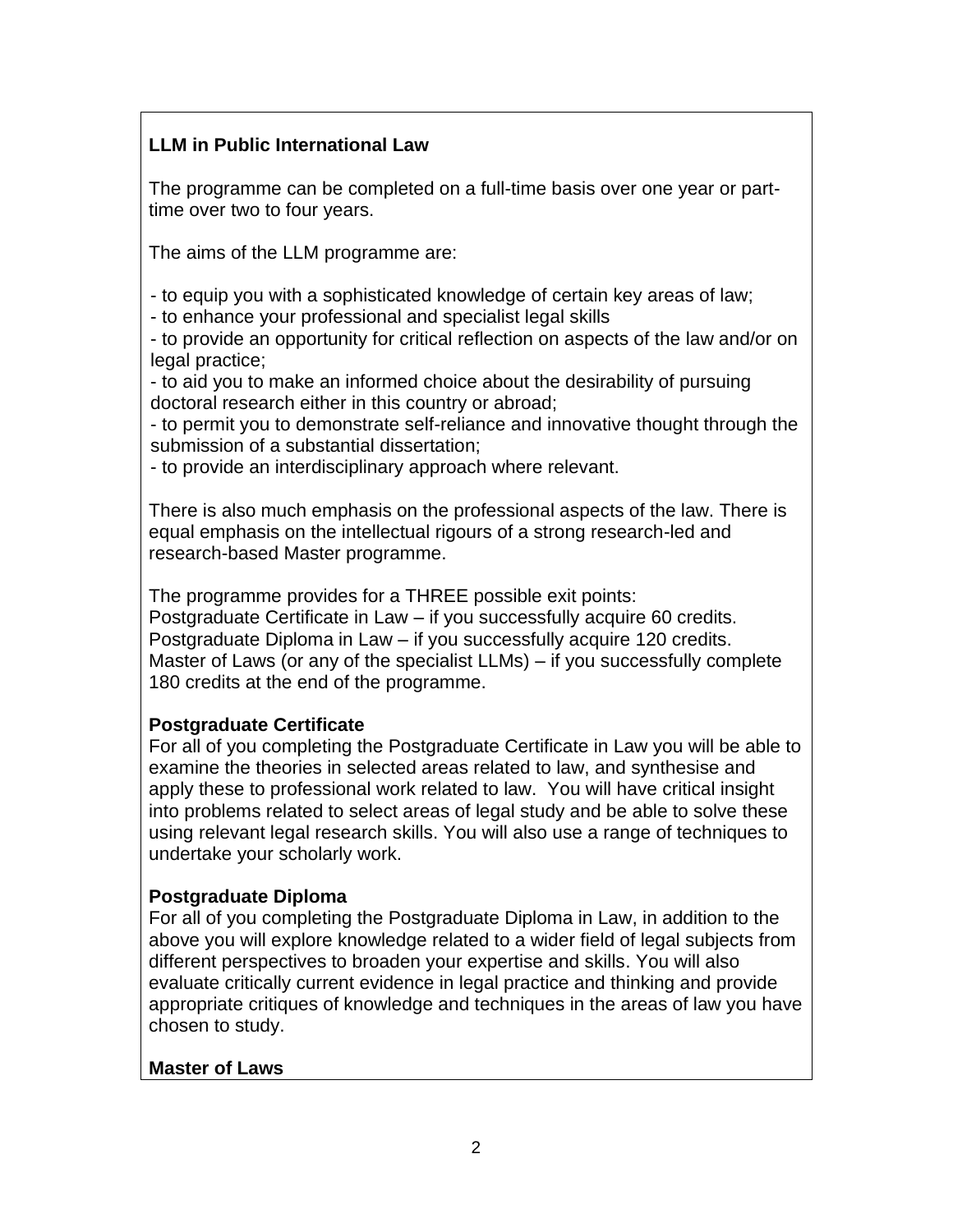For all of you completing the LLM you will demonstrate original application of knowledge to select and advanced legal issues, and in choice of approaches to legal practice. You will be engaged in research or scholarly activity that contributes creative thinking in legal solutions.

## **WHAT WILL I BE EXPECTED TO ACHIEVE?**

### **On successful completion of this programme, you will be expected to be able to:**

### **Knowledge and understanding**

- Evaluate critically current research and advanced scholarship in selected areas of law and practice, including research methodologies where appropriate;
- Display a thorough knowledge of a range of aspects of one or more distinct areas of law or legal practice including critical awareness of current problems and/or new insights at the forefront of law;
- Demonstrate how techniques of research and enquiry are used to create and interpret knowledge in law;
- Demonstrate knowledge of theory and techniques relevant to law in practice.

### **Skills**

- Demonstrate high quality legal and professional research skills;
- Display excellent oral and written communication skills including the ability to express complex arguments clearly and accurately;
- Undertake independent learning and to assess your own capacity for progressing to higher level studies;
- Demonstrate self-direction and originality in addressing problems or issues arising from the current state of the law in the subject area studied and/or proposals for its development or reform;
- Apply knowledge of the law, whether gained during current or previous studies, in an appropriate and, on occasion, original manner to address issues of concern to selected areas of law;
- Deal with complex issues, including those where data maybe incomplete, both systematically and creatively and to reach sound judgements.

### **Values and attitudes**

- Exhibit rigour throughout the research process
- Deal with research materials ethically and appropriately
- Show an appropriate knowledge of legal or professional ethics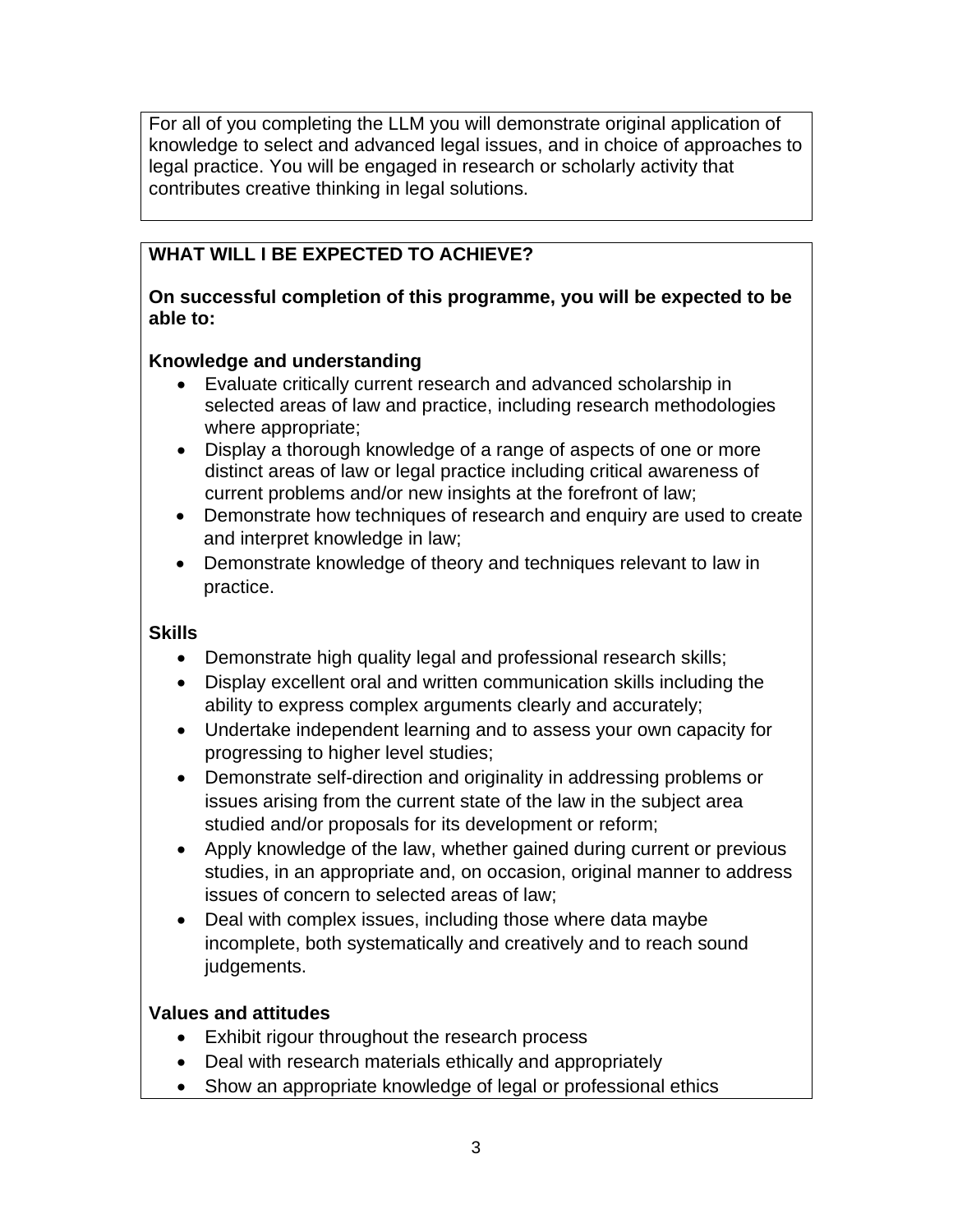### **HOW WILL I LEARN?**

The programme ensures that you will be taught in **small classes**. Each module is delivered over one term. Each lecture and seminar group will normally have a maximum of 40 students and a minimum of 5.

For each module, each week you will have a lecture or equivalent activity designed to help you build knowledge about the subject area, followed by a synchronous and interactive seminar.

Weekly seminars provide a forum for exploration of issues, analysis, and critical debate, and for airing issues arising from the current state of the law. Active student participation and involvement is important. You will be expected to prepare fully for seminars and to participate actively in the discussion. You may also be asked on occasion to make a presentation to lead the discussion.

All classes will be supported by online materials. You will be expected to read the relevant material, attend/watch the lecture and prepare for the seminar.

You will be given structured guidance on reading materials and online resources. Assigned reading will include a range of materials, including current research and advanced scholarship. This will include material which addresses current problems and issues at the forefront of the subject area. You will be encouraged to seek out additional material relating to issues being explored.

You will be expected to take overall responsibility for your progress to the level expected of a graduate working on a master's level programme, ensuring that your attendance, private study, contribution in class and completion of assignments meet requirements and properly support your study.

The induction programme provides an introduction to the Programme, including lectures and master classes on various aspects of the law (English, EU, or international, as appropriate) and legal skills and methods relevant to the Programme.

You will also be required to participate in a series of research methods workshops in preparation for your dissertation. You will be given personalised supervision to write your dissertation.

Complementing the formal teaching and assessment, the City Law School organises a seminar programme involving senior practitioners, regulators, litigation specialists and distinguished academics. These focus on the practical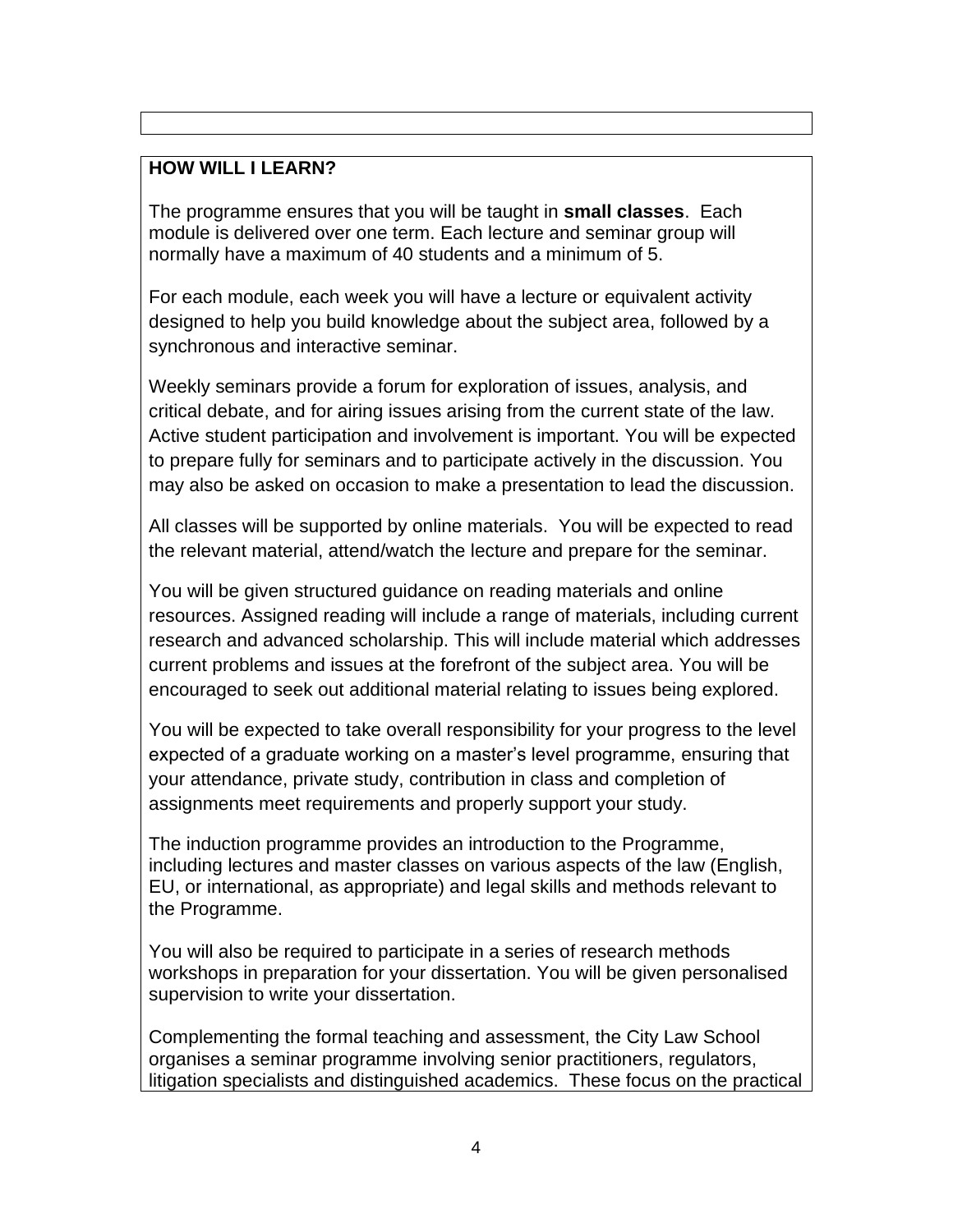side of the law; discussion of important new cases; important practical developments or new regulatory developments.

You may also have the opportunity to compete for internships or work placements.

These complementary activities give you the opportunity to consider the application of some of the theoretical and practical issues discussed within the taught modules to legal practice and real world situations.

You have the opportunity to attend **ONE** extra module **per term** (over and above those modules for which you register), but please note that this will be subject to class sizes and timetabling constraints. The extra module/s will not count towards your overall credits. There is no assessment associated with this additional module.

As part of the programme, you will also have the opportunity to take modules run jointly with the School of Arts and Social Sciences' International Politics and Human Rights programme. The credits of any such modules do count towards your overall credits but please note that each of these modules are only worth 15 credits, so you would need to take two to obtain the equivalent credits as for a Law module. Please also note that the mode of delivery for these shared modules will be different and is likely to require you to attend classes on campus. For further details please see the Programme Specification for the MA in International Politics and Human Rights.

# **WHAT TYPES OF ASSESSMENT AND FEEDBACK CAN I EXPECT?**

Assessment and Assessment Criteria

Assessment will draw on a range of approaches which include written coursework, presentations, skills work, in-class tests, projects and a dissertation. The purpose of this is to assess a range of different skills and knowledge, as well as exposing you to different approaches.

The majority of modules will be assessed on the basis of written coursework of **5,000** words.

The 30 credit dissertation module will involve the submission of a dissertation of 10,000 words on a subject agreed with your supervisor/Programme Director. If you decide to offer the 60 credit dissertation instead, you are required to submit a dissertation of 20,000 words on a subject agreed with your supervisor/Programme Director.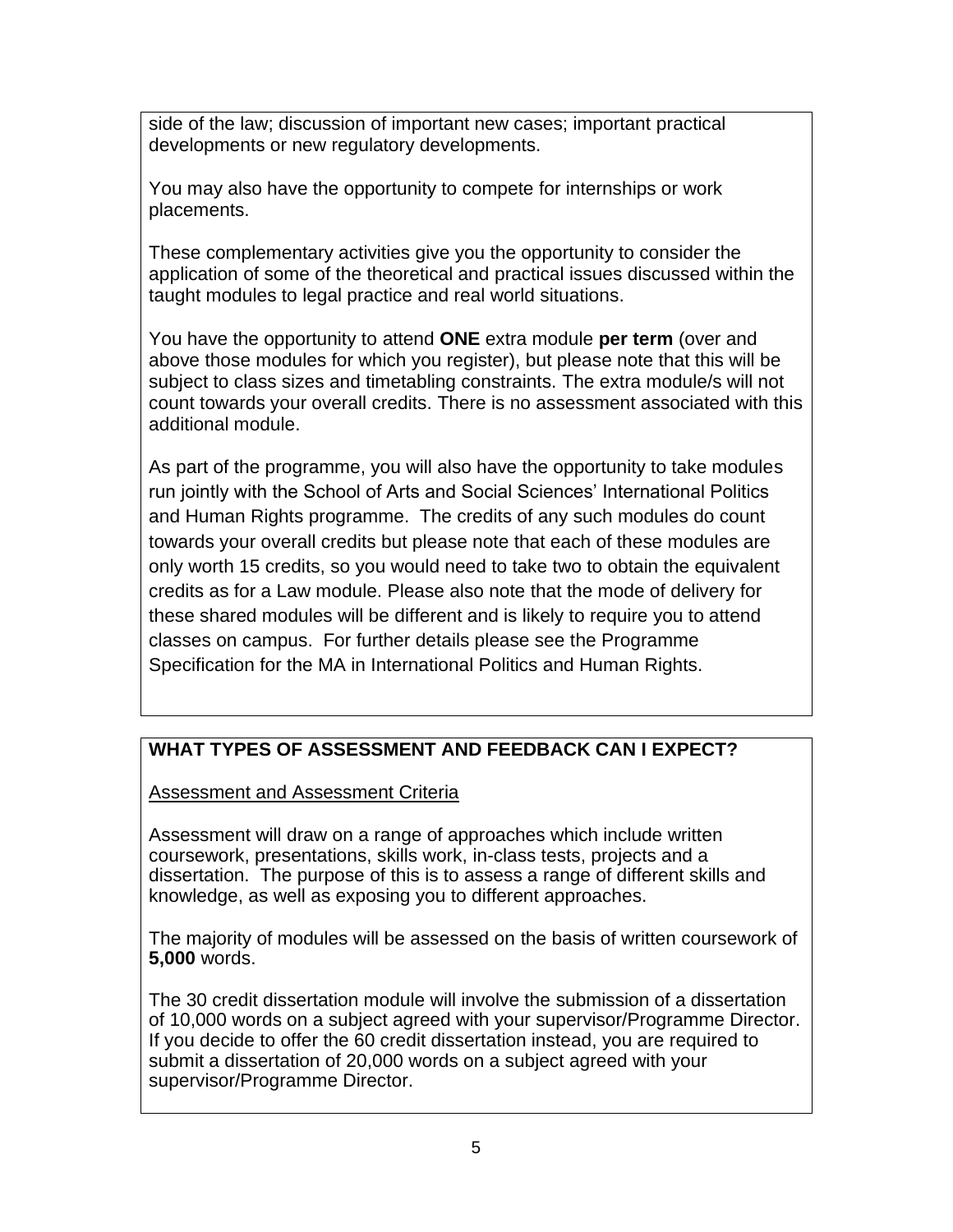Most modules have a single summative assessment with 100% weighting but there are some where there is more than one assessment and the weighting for each will be 50%.

You have the option of completing formative coursework in each module. The formative assessment will give you an opportunity to understand and appreciate the academic attainment levels expected. At different stages of the programme, it provides you with the opportunity to develop and demonstrate legal research, quantitative, cognitive and other skills in addition to your knowledge and understanding of the subjects.

The dissertation provides you with an opportunity to display competence in legal research. It allows some autonomy and enables you to show that you can manage information as well as developing complex arguments and innovative ways to solve problems.

Each assessment tests whether you:

- have grasped the relevant principles;
- are able to analyse and interpret those principles critically;
- are able to apply them to complex factual problems; and
- can present the relevant points in concise, clear and grammatical terms.

Assessment Criteria are provided for each module and are descriptions, based on the intended learning outcomes, of the skills, knowledge or attitudes that you need to demonstrate in order to complete an assessment successfully, providing a mechanism by which the quality of an assessment can be measured.

Grade-Related Criteria are descriptions of the level of skills, knowledge or attributes that you need to demonstrate in order achieve a certain grade or mark in an assessment, providing a mechanism by which the quality of an assessment can be measured and placed within the overall set of marks. Assessment Criteria and Grade-Related Criteria will be made available to you to support you in completing assessments. These will be provided in the programme handbook, on the virtual learning environment or attached to a specific assessment task*.* Module leaders will tell you at the start of each module where these will be provided.

#### Feedback on assessment

Generic feedback for each assessment will be posted on the virtual learning environment (Moodle). In the majority of cases, individual feedback in written and/or oral format will also be available. Feedback will be provided in line with our Assessment and Feedback Policy. In particular, we aim to provide you with written feedback within three weeks of the submission deadline or assessment date. This would normally include a provisional grade or mark. For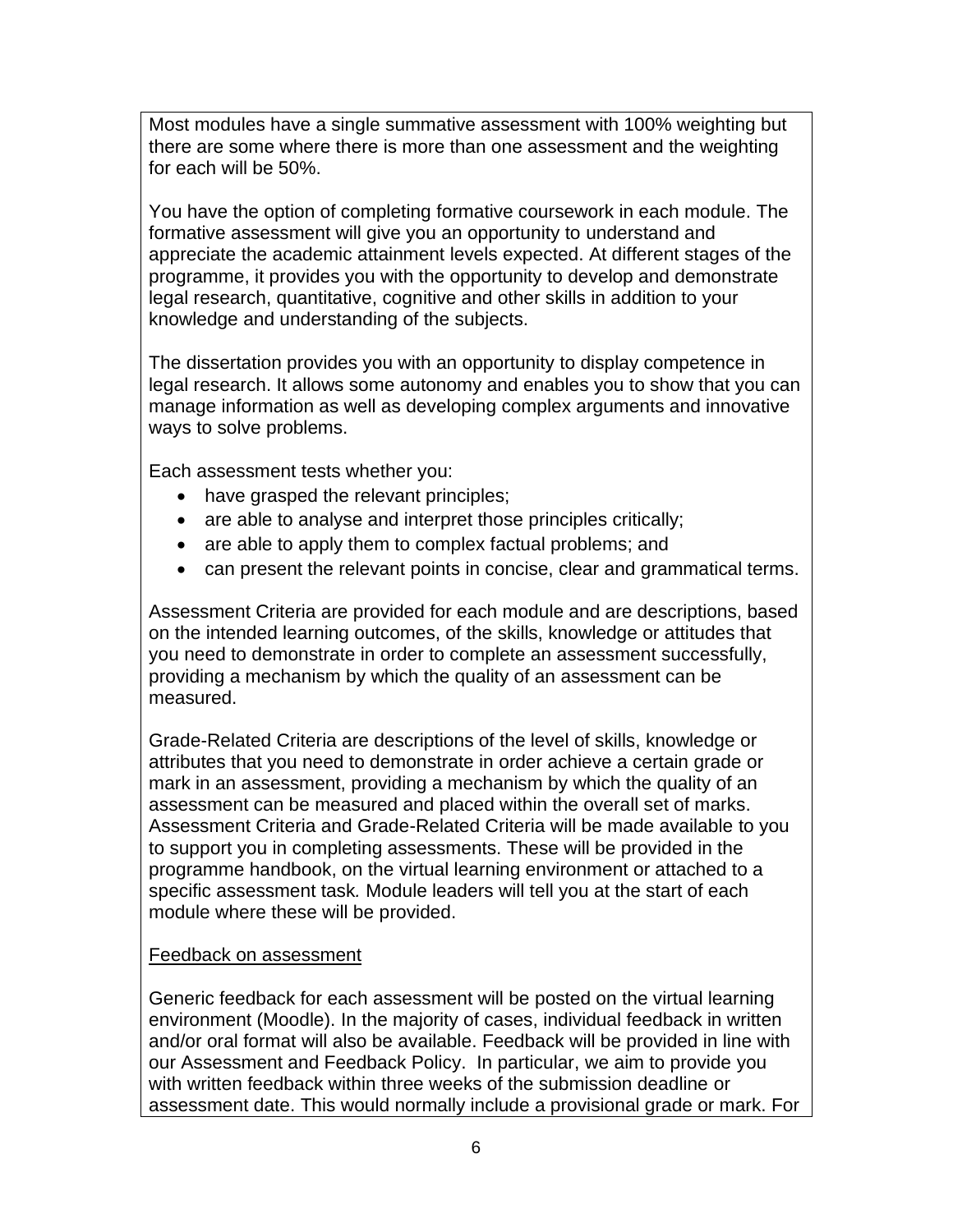end of module examinations or an equivalent significant task (e.g. an end of module project), feedback will normally be provided within four weeks. The timescale for feedback on final year projects or dissertations may be longer. The full policy can be found at:

https://www.city.ac.uk/ data/assets/pdf file/0008/68921/assessment and fee [dback\\_policy.pdf](https://www.city.ac.uk/__data/assets/pdf_file/0008/68921/assessment_and_feedback_policy.pdf)

### Assessment Regulations

For the award of the LLM, the following general requirements must be met: Achievement of a module mark of 50% or more in each of the modules, and, in addition, the satisfactory completion of a dissertation.

You will be given an opportunity to resit any module not passed. You will normally be offered one resit attempt at either the whole module or an individual assessment (if you have only failed one component).

If you are successful in the resit, you shall be awarded the credits for that module. The mark used for the purpose of calculation towards your Award shall be calculated from the original marks for the component(s) that you passed at first attempt and the minimum pass mark (50%) for the component(s) for which you took a resit. Where a module consists of only a single component, and where that component is subject to a resit, the minimum pass mark for that component shall be taken to be the minimum pass mark for the module. Where a module consists of components that have no pass marks assigned, and where the module is subject to a resit because the overall pass mark for the module has not been achieved, the minimum pass mark for the module shall be used in the award calculations.

The pass mark for each module is 50%.

If you fail an assessment component or a module, the following will apply:

- 1. Compensation: where you fail up to a total of 30 credits at first attempt in a taught module (not the Dissertation) you may be allowed compensation if:
	- It can be demonstrated that you have satisfied all the Learning Outcomes of the modules in the Programme, and
	- A minimum overall mark of no more than 5% below the module pass mark has been achieved in the module to be compensated, and
	- An aggregate mark of 55% has been achieved overall.

For the avoidance of doubt, only one 30 credit taught module can be compensated.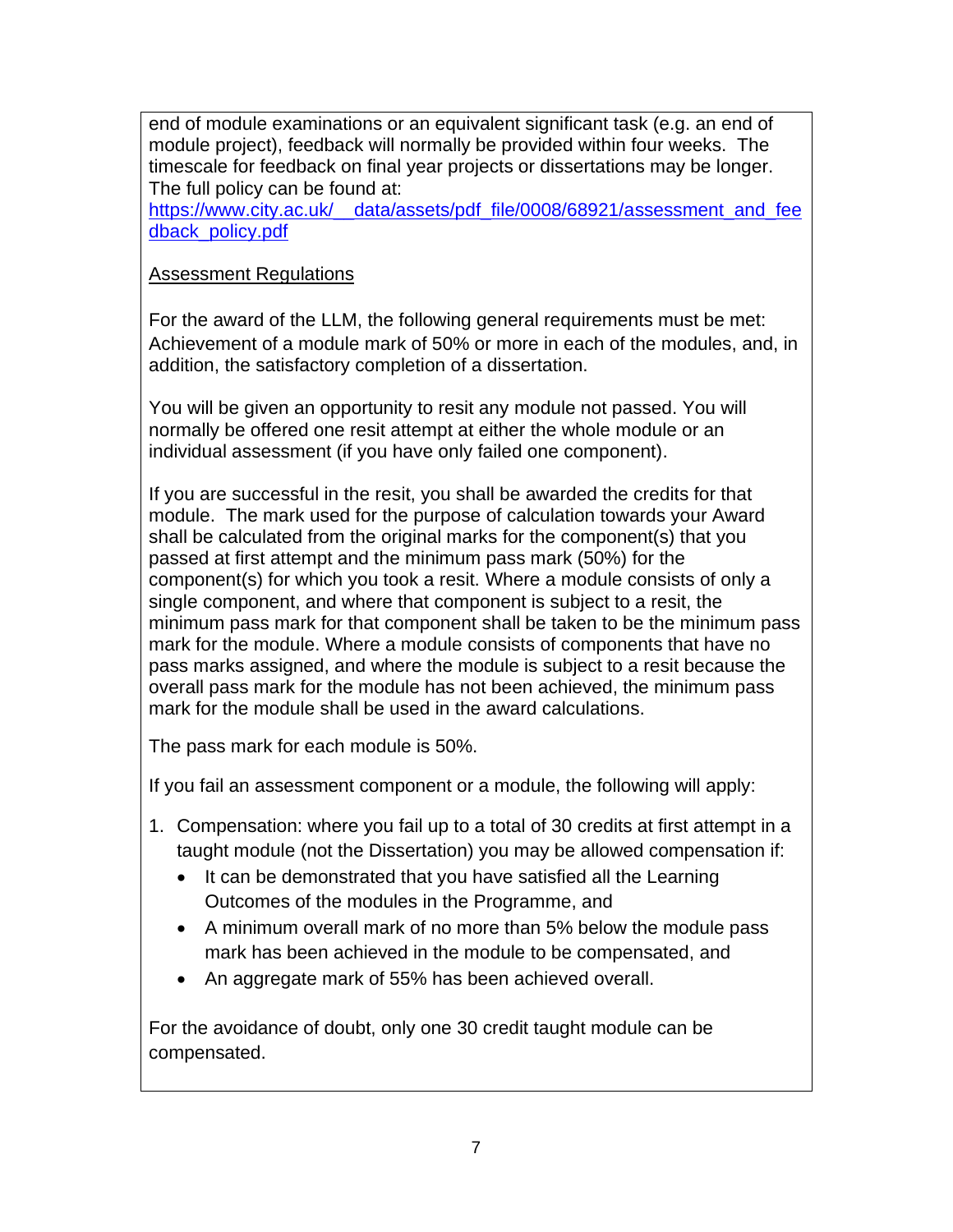Where you are eligible for compensation this will be applied in the first instance rather than offering a resit opportunity.

If you receive a compensated pass in a module you will be awarded the credit for that module. The original component marks will be retained in the record of marks and your original module mark shall be used for the purpose of your Award calculation.

2. Resit: where you are not eligible for compensation, you will be offered one resit attempt.

If you are successful in the resit, you will be awarded the credit for that module. The mark for each assessment component that is subject to a resit will be capped at the pass mark for the module. This capped mark will be used in the calculation of the final module mark together with the original marks for the components that you passed at first attempt.

If you do not meet the pass the requirements for a module and do not complete your resit by the date specified you will not progress and the Assessment Board will require that you be withdrawn from the Programme.

If you fail to meet the requirements for the Programme, the Assessment Board will consider whether you are eligible for an Exit Award as per the table below.

If you attain 180 credits at the end of the programme, you will be awarded the relevant LLM.

If you successfully complete 120 credits, you have the opportunity to graduate with a Postgraduate Diploma in Law.

If you successfully complete 60 credits, you have the opportunity to graduate with a Postgraduate Certificate in Law.

The normal time limit for completing the full-time LLM is 2 years, for part-time students the limit is 4 years; exceptions can be made, but are subject to the outcome of an extenuating circumstances claim and the maximum periods of registration set out in the University's Assessment Regulations.

Coursework and Dissertations may be subject to viva voce examinations in order to investigate allegations of misconduct.

If you would like to know more about the way in which assessment works at City, please see the full version of the Assessment Regulations at: [http://www.city.ac.uk/\\_\\_data/assets/word\\_doc/0003/69249/s19.doc](http://www.city.ac.uk/__data/assets/word_doc/0003/69249/s19.doc)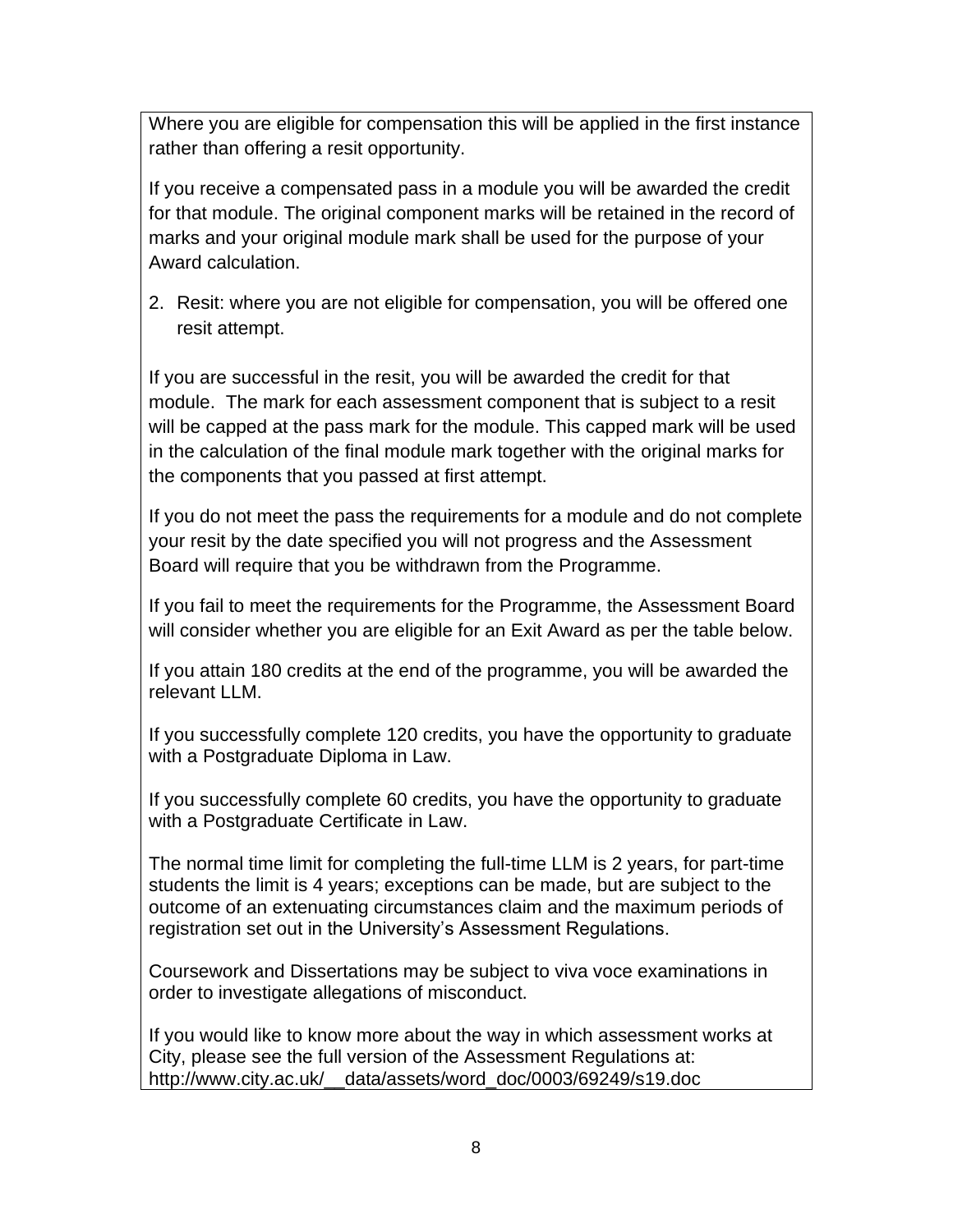## **WHAT AWARD CAN I GET?**

### Master's Degree:

| <b>Part</b>         | <b>HE</b><br>Lev<br>el | <b>Credits</b> | Weighting<br>$(\%)$ | <b>Class</b>            | ℅  |
|---------------------|------------------------|----------------|---------------------|-------------------------|----|
| <b>Dissertation</b> |                        | 60             | 33%                 | <b>With Distinction</b> | 70 |
| Taught              |                        | 120            | 67%                 | <b>With Merit</b>       | 60 |

| <b>With Distinction</b> | 70 |  |
|-------------------------|----|--|
| <b>With Merit</b>       | 60 |  |
| Without                 | 50 |  |
| classification          |    |  |

**Class % required**

OR

#### Master's Degree:

| Part                | HE<br>Lev<br>el | <b>Credits</b> | Weighting<br>$\frac{9}{6}$ | <b>Class</b>            | ℅  |
|---------------------|-----------------|----------------|----------------------------|-------------------------|----|
| <b>Dissertation</b> |                 | 30             | 17%                        | <b>With Distinction</b> | 70 |
| Taught              |                 | 150            | 83%                        | <b>With Merit</b>       | 60 |
|                     |                 |                |                            | 10545 - 11              | EΛ |

| Class            | % required |  |  |
|------------------|------------|--|--|
|                  |            |  |  |
| With Distinction | 70         |  |  |
| With Merit       | 60         |  |  |
| Without          | 50         |  |  |
| classification   |            |  |  |

# Postgraduate Diploma:

| Part                                 | HE.<br>Level | <b>Credits</b> | Weighting<br>(%) | <b>Class</b>            | ℅<br>re |
|--------------------------------------|--------------|----------------|------------------|-------------------------|---------|
| modules<br>(taught/dis<br>sertation) |              | 120            | 100%             | <b>With Distinction</b> | 70      |

| Class                   | %        |
|-------------------------|----------|
|                         | required |
| <b>With Distinction</b> | 70       |
|                         |          |
| With Merit              | 60       |
| Without                 | 50       |
| classification          |          |

## Postgraduate Certificate:

| <b>Part</b>                                 | <b>HE</b><br>Level | <b>Credits</b> | Weighting<br>(%) | <b>Class</b>            | %<br>required |
|---------------------------------------------|--------------------|----------------|------------------|-------------------------|---------------|
| All<br>modules<br>(taught/dis<br>sertation) |                    | 60             | 100%             | <b>With Distinction</b> | 70            |
|                                             |                    |                |                  | <b>With Merit</b>       | 60            |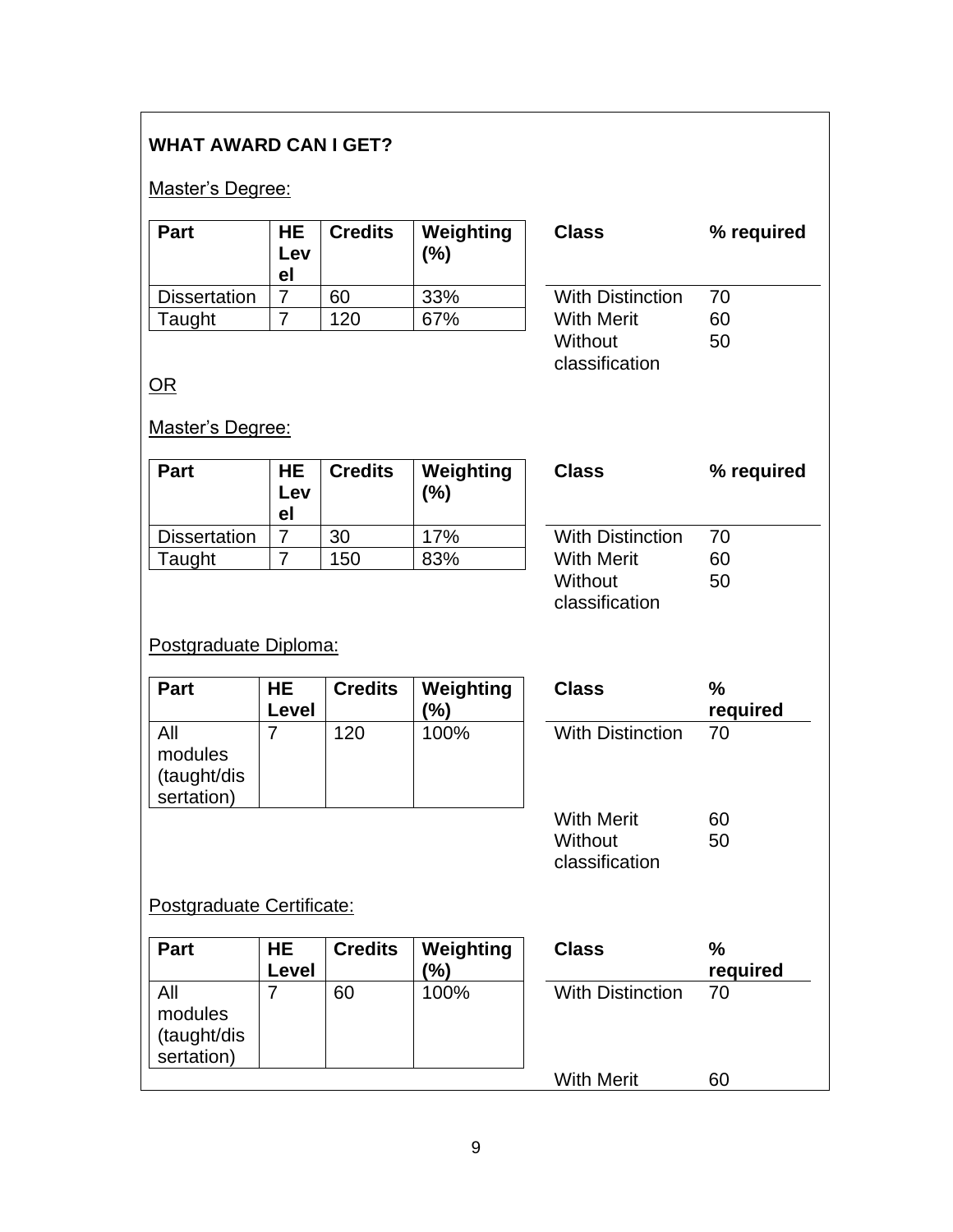| Without        | 50 |  |
|----------------|----|--|
| classification |    |  |
|                |    |  |

# **WHAT WILL I STUDY?**

### Taught component

The LLM consists of taught modules (each module is worth 30 credits) and a compulsory dissertation module of 30 **or** 60 credits. Part 1 is the taught element of the programme; you will select taught modules from the range of available subjects constituting a total or 120 or 150 credits. Full time students are advised to complete 60 credits in the first term of study and either 60 or 90 credits in the second term. If you are a part time student, you should organise your schedule with the programme director taking into consideration the length of time you wish to take to complete the LLM. Part time study can vary between two to four years. It is conventional for Part Time students to complete their dissertation after they have completed all their taught modules.

Part 2 is the dissertation element of the programme and is completed by Full Time students following the Spring Term and submitted in September.

Please note that it is possible to start the Full Time programme in September or January. If you start the programme in January you will:

- **-** undertake a mutually agreed number of credits of taught modules in the Spring Term, and,
- **-** complete the dissertation over the Summer Term, and,
- **-** then, undertake the remainder of credits of taught modules during the Autumn Term.

You will be provided with supervisory support in the Summer Term to enable you to complete the dissertation. The dissertation is a free standing module and does not build on the modules studied in the preceding term.

If you start the Full Time programme in September, you will:

- **-** undertake a mutually agreed number credits of taught modules in the Autumn Term, and,
- **-** undertake the remainder of credits of taught modules in the Spring Term, and,
- **-** then, complete the dissertation over the Summer Term.

You will find an extensive list of modules offered (subject to availability):

| <b>Module Title</b> | <b>SITS</b><br>Code | <b>Module</b><br><b>Credits</b> | Core/<br><b>Elective</b> | Can be<br>Compen-<br>sated? | Level |  |
|---------------------|---------------------|---------------------------------|--------------------------|-----------------------------|-------|--|
|---------------------|---------------------|---------------------------------|--------------------------|-----------------------------|-------|--|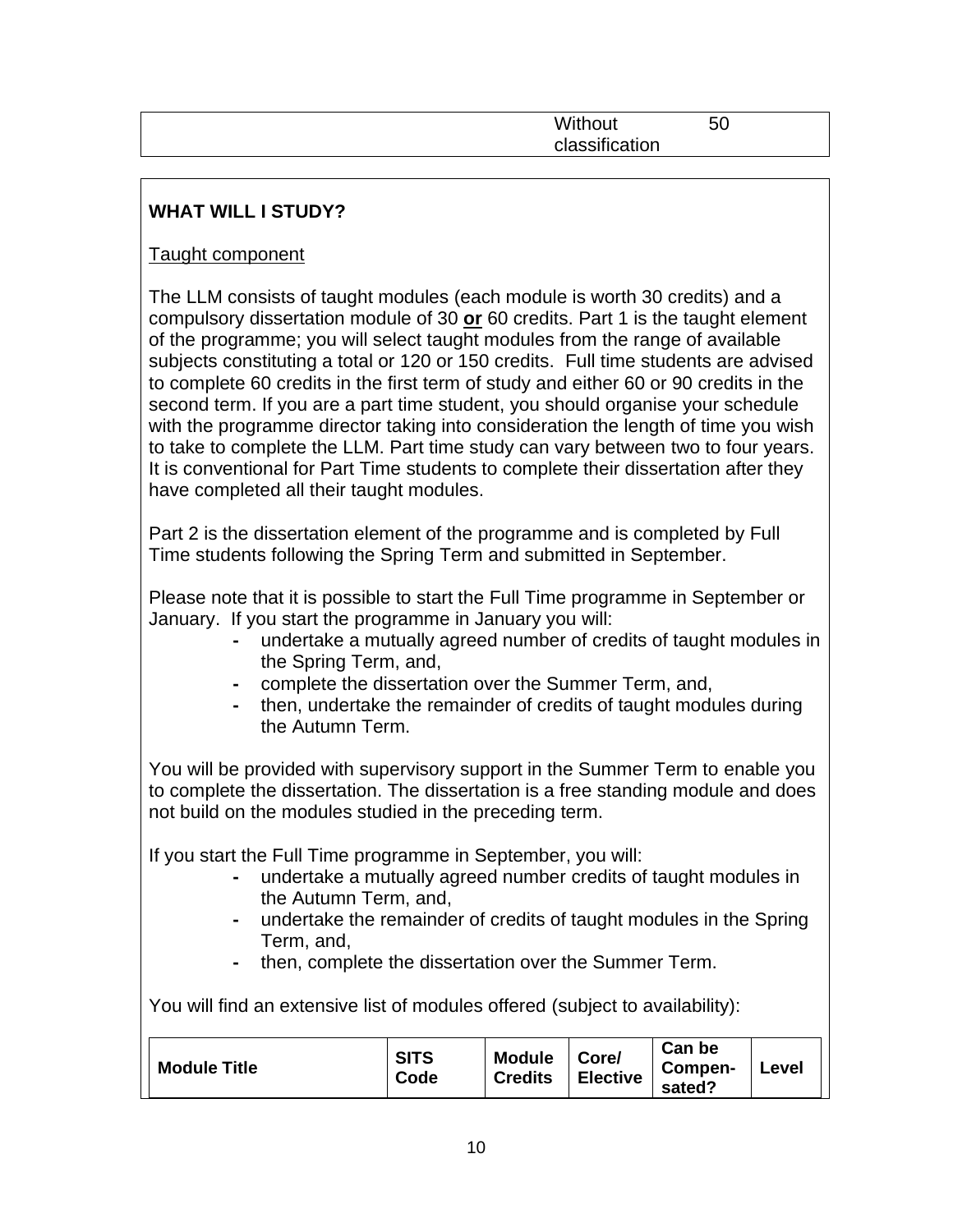| Advocacy in the Criminal<br>Y<br><b>LMM156</b><br>30<br>E<br>$\overline{7}$<br>Trial<br>$\overline{7}$<br>E<br>Y<br><b>Advocacy: Trial Stories</b><br><b>LMM157</b><br>30<br>Y<br>$\overline{7}$<br>Arbitration<br>E<br><b>LLM304</b><br>30<br>$\overline{Y}$<br>E<br>$\overline{7}$<br>Carriage of Goods by Sea<br><b>LMM048</b><br>30 |
|-----------------------------------------------------------------------------------------------------------------------------------------------------------------------------------------------------------------------------------------------------------------------------------------------------------------------------------------|
|                                                                                                                                                                                                                                                                                                                                         |
|                                                                                                                                                                                                                                                                                                                                         |
|                                                                                                                                                                                                                                                                                                                                         |
|                                                                                                                                                                                                                                                                                                                                         |
|                                                                                                                                                                                                                                                                                                                                         |
| <b>Litigation Dispute Resolution</b>                                                                                                                                                                                                                                                                                                    |
| Y<br><b>LMM302</b><br>30<br>E<br>$\overline{7}$<br>Options                                                                                                                                                                                                                                                                              |
| Contemporary Issues in                                                                                                                                                                                                                                                                                                                  |
| Y<br><b>LMM179</b><br>30<br>E<br>$\overline{7}$<br>Intellectual Property                                                                                                                                                                                                                                                                |
| <b>IPM114</b><br>E<br>Y<br><b>Economic Diplomacy</b><br>$\overline{7}$<br>15                                                                                                                                                                                                                                                            |
| Forensic Psychology for the                                                                                                                                                                                                                                                                                                             |
| Y<br>$\overline{7}$<br><b>LMM168</b><br>30<br>Е<br><b>Criminal Practitioner</b>                                                                                                                                                                                                                                                         |
| Global Capitalism: Past,                                                                                                                                                                                                                                                                                                                |
| Y<br>E<br>$\overline{7}$<br><b>IPM105</b><br>15<br>Present, Future                                                                                                                                                                                                                                                                      |
| Global Ethics: Principles,                                                                                                                                                                                                                                                                                                              |
| E<br>15<br>Y<br>$\overline{7}$<br><b>IPM117</b><br><b>Power &amp; Politics</b>                                                                                                                                                                                                                                                          |
| Human Rights and the                                                                                                                                                                                                                                                                                                                    |
| <b>Transformation of World</b><br><b>IPM118</b><br>15<br>E<br>Y<br>$\overline{7}$                                                                                                                                                                                                                                                       |
| <b>Politics</b>                                                                                                                                                                                                                                                                                                                         |
| Y<br>$\overline{7}$<br>30<br>E<br>International Banking Law<br><b>LMM032</b>                                                                                                                                                                                                                                                            |
| <b>International Commercial</b>                                                                                                                                                                                                                                                                                                         |
| 30<br>E<br>Y<br>$\overline{7}$<br><b>LMM082</b><br>Arbitration                                                                                                                                                                                                                                                                          |
|                                                                                                                                                                                                                                                                                                                                         |
| <b>International Corporate</b>                                                                                                                                                                                                                                                                                                          |
| Y<br>$\overline{7}$<br><b>LMM079</b><br>30<br>E<br>Finance                                                                                                                                                                                                                                                                              |
| <b>International Criminal Law:</b><br>E<br>Y<br>$\overline{7}$                                                                                                                                                                                                                                                                          |
| <b>LMM173</b><br>30<br><b>Crimes &amp; Institutions</b>                                                                                                                                                                                                                                                                                 |
|                                                                                                                                                                                                                                                                                                                                         |
| International Human Rights                                                                                                                                                                                                                                                                                                              |
| 30<br>E<br>Υ<br><b>LLM128</b><br>$\overline{7}$<br>in Law and Practice                                                                                                                                                                                                                                                                  |
| International Intellectual                                                                                                                                                                                                                                                                                                              |
| <b>LMM155</b><br>30<br>Е<br>Y<br>$\overline{7}$<br>Property Law and Policy                                                                                                                                                                                                                                                              |
| $\overline{Y}$<br>E<br>$\overline{7}$<br><b>LMM090</b><br>International Investment Law<br>30                                                                                                                                                                                                                                            |
| E<br>Y<br>$\overline{7}$<br>International Law of the Sea<br><b>LMM125</b><br>30                                                                                                                                                                                                                                                         |
| International Politics of the                                                                                                                                                                                                                                                                                                           |
| E<br>Y<br><b>IPM109</b><br>15<br>$\overline{7}$<br><b>Middle East</b>                                                                                                                                                                                                                                                                   |
| Y<br><b>International Tax Law</b><br><b>LMM034</b><br>E<br>$\overline{7}$<br>30                                                                                                                                                                                                                                                         |
| <b>International Trade Law</b><br><b>LMM075</b><br>Y<br>30<br>Е<br>$\overline{7}$                                                                                                                                                                                                                                                       |
| Υ<br>$\overline{7}$<br>Law and War<br><b>LMM138</b><br>E<br>30                                                                                                                                                                                                                                                                          |
| LMM047<br>Y<br>Marine Insurance<br>30<br>Е<br>$\overline{7}$                                                                                                                                                                                                                                                                            |
| Y<br><b>LLM303</b><br>$\overline{7}$<br>E<br><b>Mediation and Negotiation</b><br>30                                                                                                                                                                                                                                                     |
| <b>LMM044</b><br>Y<br>Е<br>$\overline{7}$<br><b>Mergers</b><br>30                                                                                                                                                                                                                                                                       |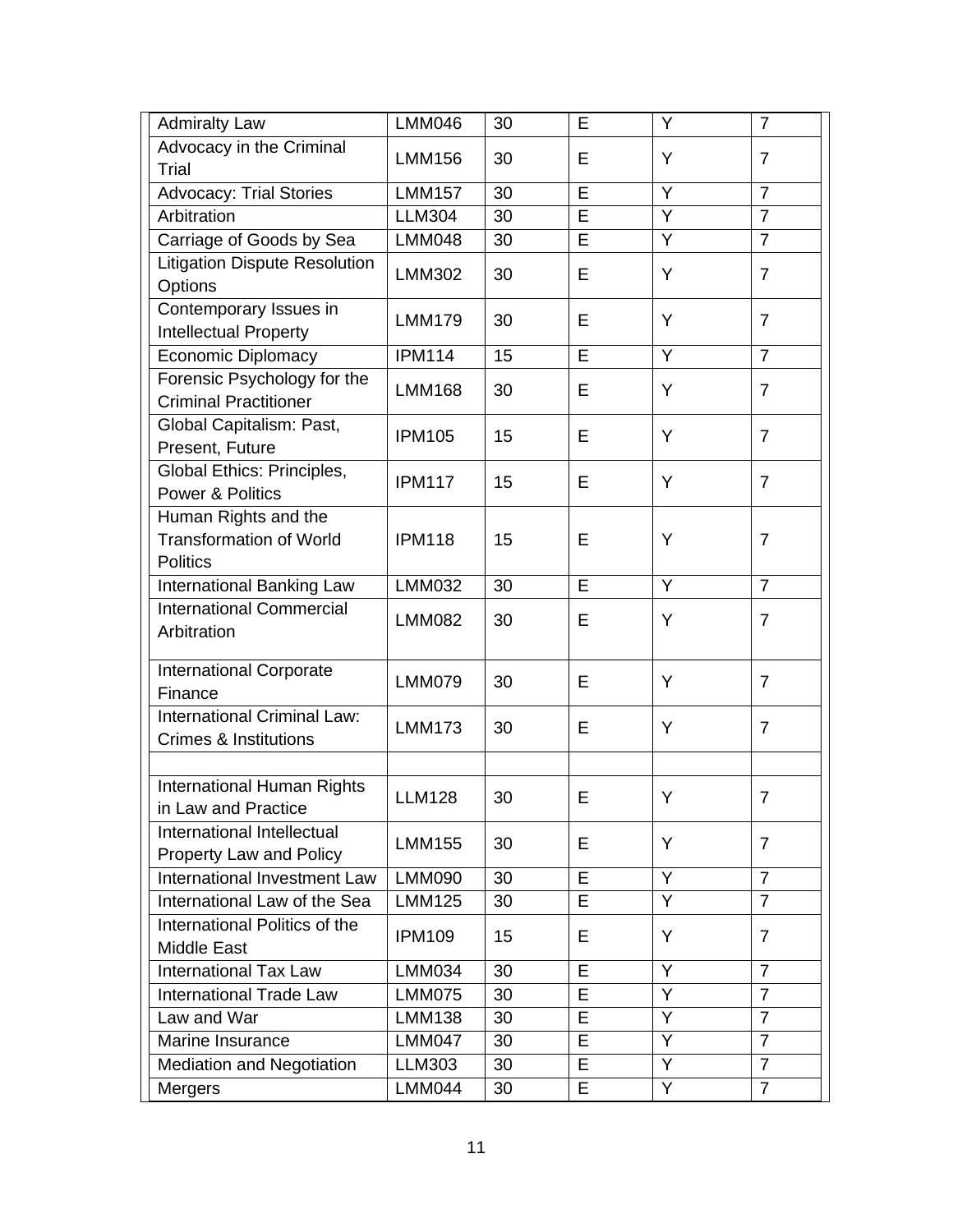| Minorities and Indigenous<br>Peoples in International Law        | <b>LLM129</b> | 30 | E | Υ | 7              |
|------------------------------------------------------------------|---------------|----|---|---|----------------|
| Money Laundering Law                                             | <b>LMM116</b> | 30 | E | Y | $\overline{7}$ |
| Oil & Gas Law                                                    | <b>LMM089</b> | 30 | E | Υ | $\overline{7}$ |
| Political Economy of Global<br>Finance                           | <b>IPM106</b> | 15 | E | Υ | $\overline{7}$ |
| Project Finance and Law                                          | <b>LMM081</b> | 30 | E | Y | $\overline{7}$ |
| <b>Public International Law</b>                                  | <b>LMM126</b> | 30 | E | Y | $\overline{7}$ |
| Strategy, Diplomacy &<br>Decision-making                         | <b>IPM112</b> | 15 | E | Υ | 7              |
| <b>Theories of Global Political</b><br>Economy                   | <b>IPM128</b> | 15 | E | Υ | $\overline{7}$ |
| Theories of International<br><b>Politics</b>                     | <b>IPM103</b> | 15 | F | Υ | $\overline{7}$ |
| <b>Understanding Security in</b><br>the 21 <sup>st</sup> Century | <b>IPM101</b> | 15 | F | Υ | 7              |
| <b>World Trade Law</b>                                           | <b>LMM041</b> | 30 | E | Y | $\overline{7}$ |

Modules are offered subject to minimum numbers; where it is not possible to offer a module because of low student demand or staff unavailability, you will be given the opportunity to write a dissertation around that subject area.

Please note that those modules with a code starting IPM are run jointly with the Department of International Politics.

### **Dissertation component**

| <b>Module Title</b> | <b>SITS</b><br>Code | <b>Module</b><br><b>Credits</b> | Core/<br><b>Electiv</b><br>е | Can be<br>Compen-<br>sated? | Level |
|---------------------|---------------------|---------------------------------|------------------------------|-----------------------------|-------|
| Dissertation A      | LMM161              | 60                              |                              |                             |       |
| Dissertation B      | MM162               | 30                              |                              |                             |       |

To obtain the LLM (Master of Laws) you must complete 120 or 150 credits worth of ANY (subject to timetabling constraints) taught modules and write your dissertation of respectively 60 or 30 credits on ANY field of Law (subject to availability of supervisors).

Alternatively you can complete a specialist LLM degree as follows:

## **Specialised degrees**

To qualify for a specialised degree, you must complete **at least** 60 credits of taught modules in the specialist pathway and complete a dissertation **in that area of specialisation**. Below are the areas of specialisation with their specific modules.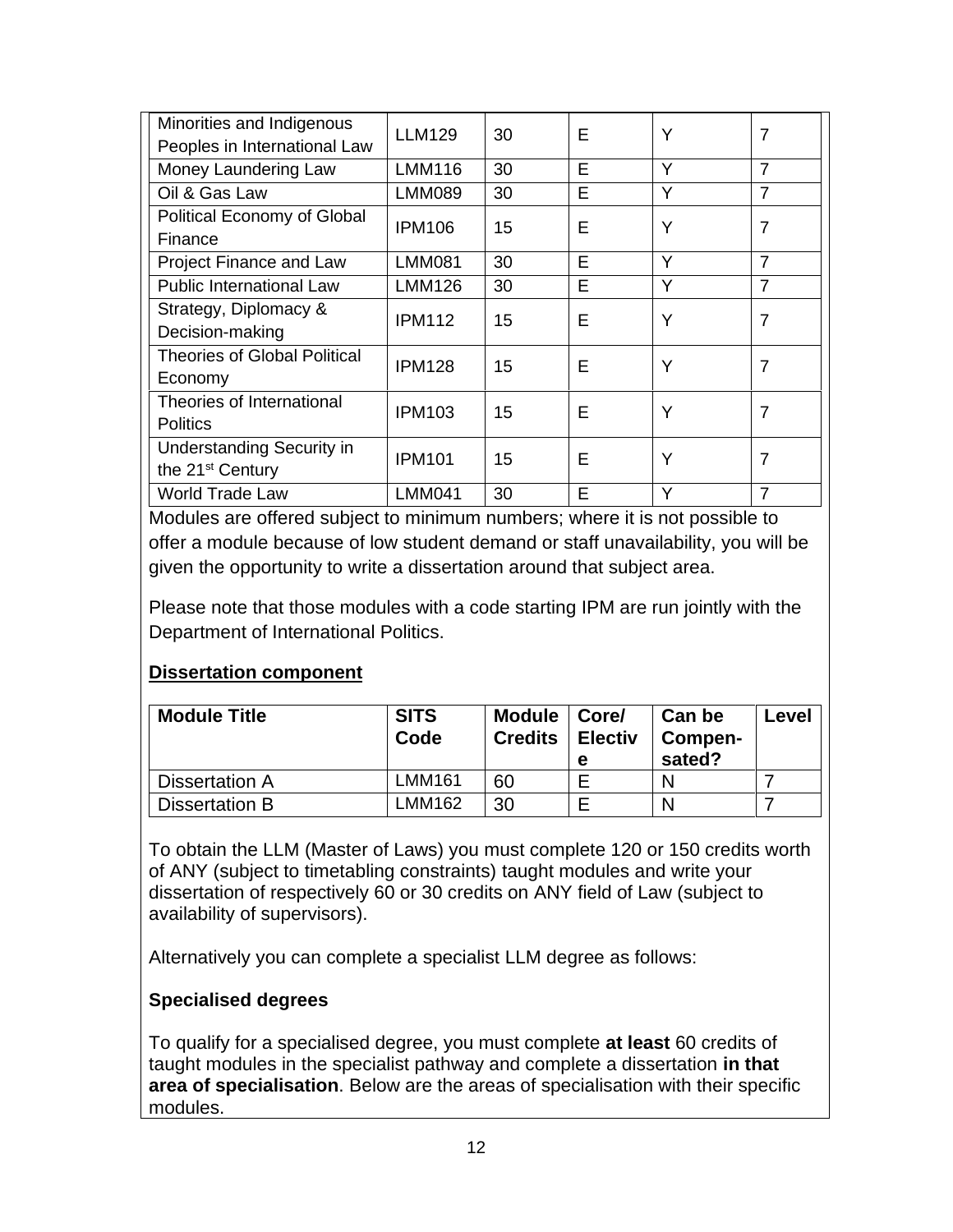### **Areas of Specialisation**

## **LLM in International Litigation and Dispute Resolution**

- Advocacy: Trial Stories
- Litigation Dispute Resolution Options
- Arbitration
- Mediation and Negotiation
- International Commercial Arbitration

### **LLM in Criminal Litigation**

- Advocacy in the criminal trial
- International Criminal Law: Crimes & Institutions
- International Criminal Law: the Practitioner Perspective
- Advocacy: Trial Stories
- Forensic Psychology for the Criminal Practitioner

### **LLM in International Banking and Finance**

- International Banking Law
- International Corporate Finance Law
- International Investment Law
- International Tax
- Money Laundering
- Project Finance

#### **LLM in International Commercial Law**

- International Banking Law
- International Tax
- World Trade Law
- Admiralty Law
- Marine Insurance
- Carriage of Goods by Sea
- International Trade Law
- International Corporate Finance
- Project Finance and Law
- International Commercial Arbitration
- Oil & Gas Law
- International Investment Law
- International Intellectual Property Law
- Mergers

### **LLM in International Human Rights**

- Public International Law
- International Criminal Law: Crimes & Institutions
- International Criminal Law: the Practitioner Perspective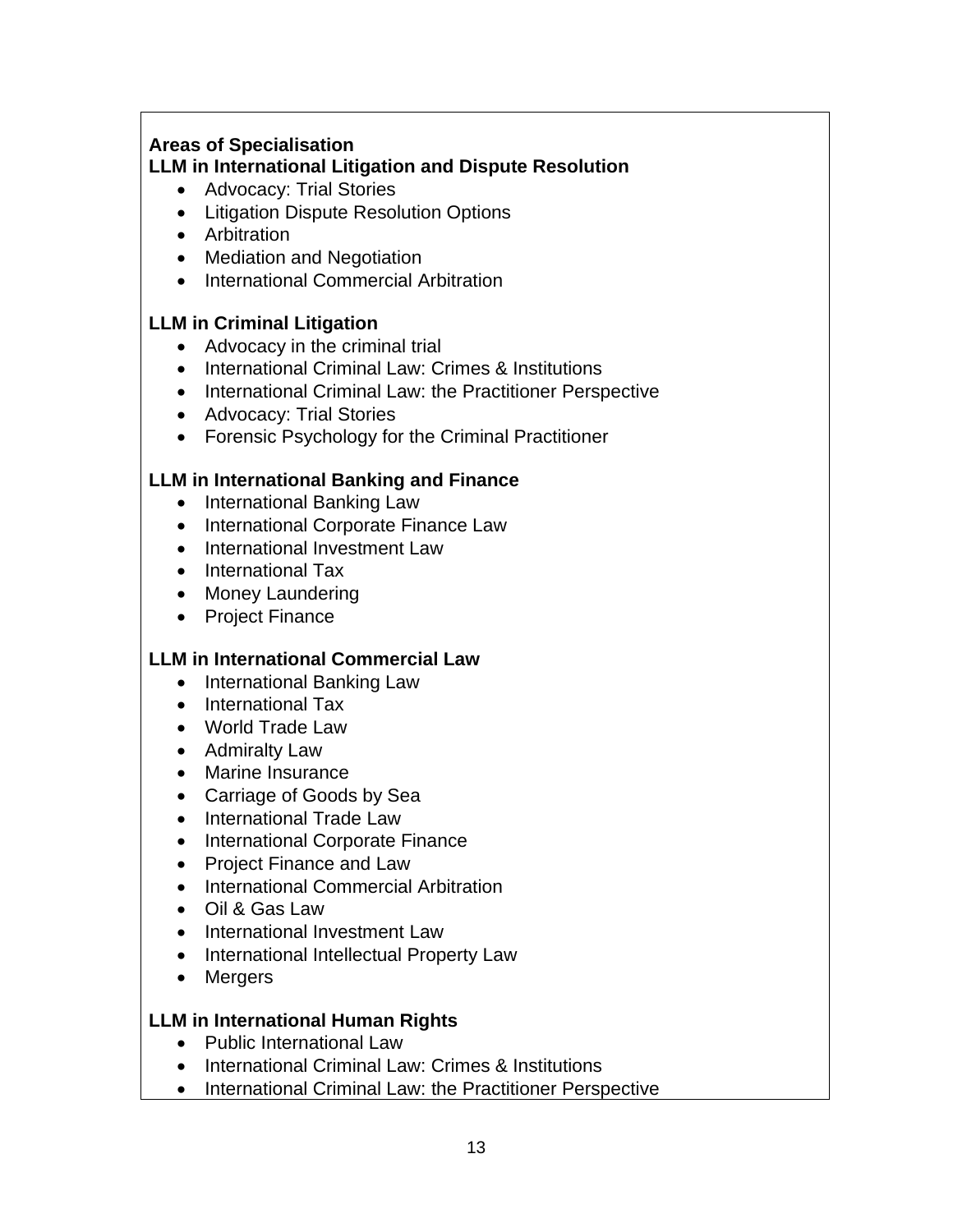- International Human Rights in Law and Practice
- Law and War
- Minorities and Indigenous Peoples in International Law

## **LLM in Maritime Law**

- Admiralty Law
- Carriage of Goods by Sea
- International Trade Law
- Marine Insurance
- World Trade Law
- International Law of the Sea
- International Commercial Arbitration

## **LLM in Public International Law**

- International Law of the Sea
- Public International Law
- International Human Rights in Law and Practice
- Minorities and Indigenous Peoples in International Law
- International Criminal Law: Crimes & Institutions
- International Criminal Law: the Practitioner Perspective
- Law and War
- World Trade Law
- International Investment Law

# **TO WHAT KIND OF CAREER MIGHT I GO ON?**

The LLM provides you with a sound basis for developing a career in general or specialist legal practice, business, finance, government, international organisations, non-governmental organisations, journalism, politics, teaching, research and many others.

By the end of the programme, you will not only have gained advanced knowledge in key areas of law but will have also acquired transferable skills essential to understanding, and succeeding in, the world of legal work and practice.

If you would like more information on the Careers support available at City, please go to: http://www.city.ac.uk/careers/for-students-and-recent-graduates.

# **HOW DO I ENTER THE PROGRAMME?**

You should normally hold a good first degree in law, or an equivalent qualification in a related discipline, and must be fluent in written and spoken English. We expect applicants who are not nationals of a majority English-speaking country